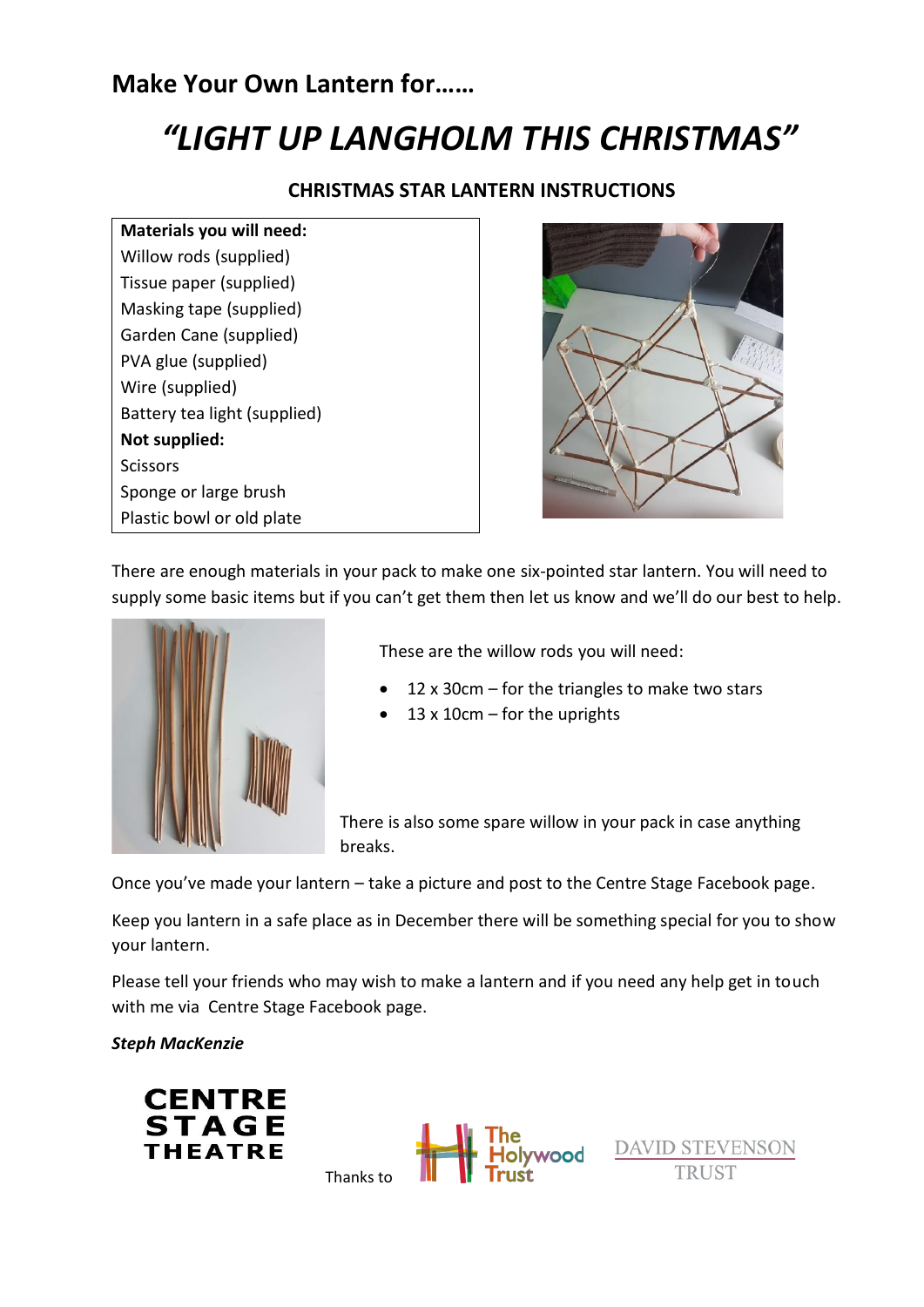## **Building your Lantern**



1. Use the 30cm willow rods to make four triangles. Use a piece of masking tape to fix the willow rods together at the corners.

2. Arrange the triangles as two pairs so that each pair makes a six pointed star. Tape the triangles at each point where the willow crosses.



- 3. Take one of the stars and tape a 10cm willow 'upright' rod to each of the six points of the star and to all the the places where the willow crosses.
- 4. Tape an extra 10cm rod a couple of cms away from one of the inside uprights, as shown in the picture. This will be the bottom of the lantern and you'll need this to stick your light to later.



5. Tape the top star to the tops of each of the 13 upright willow rods. You should now have the frame of a star lantern.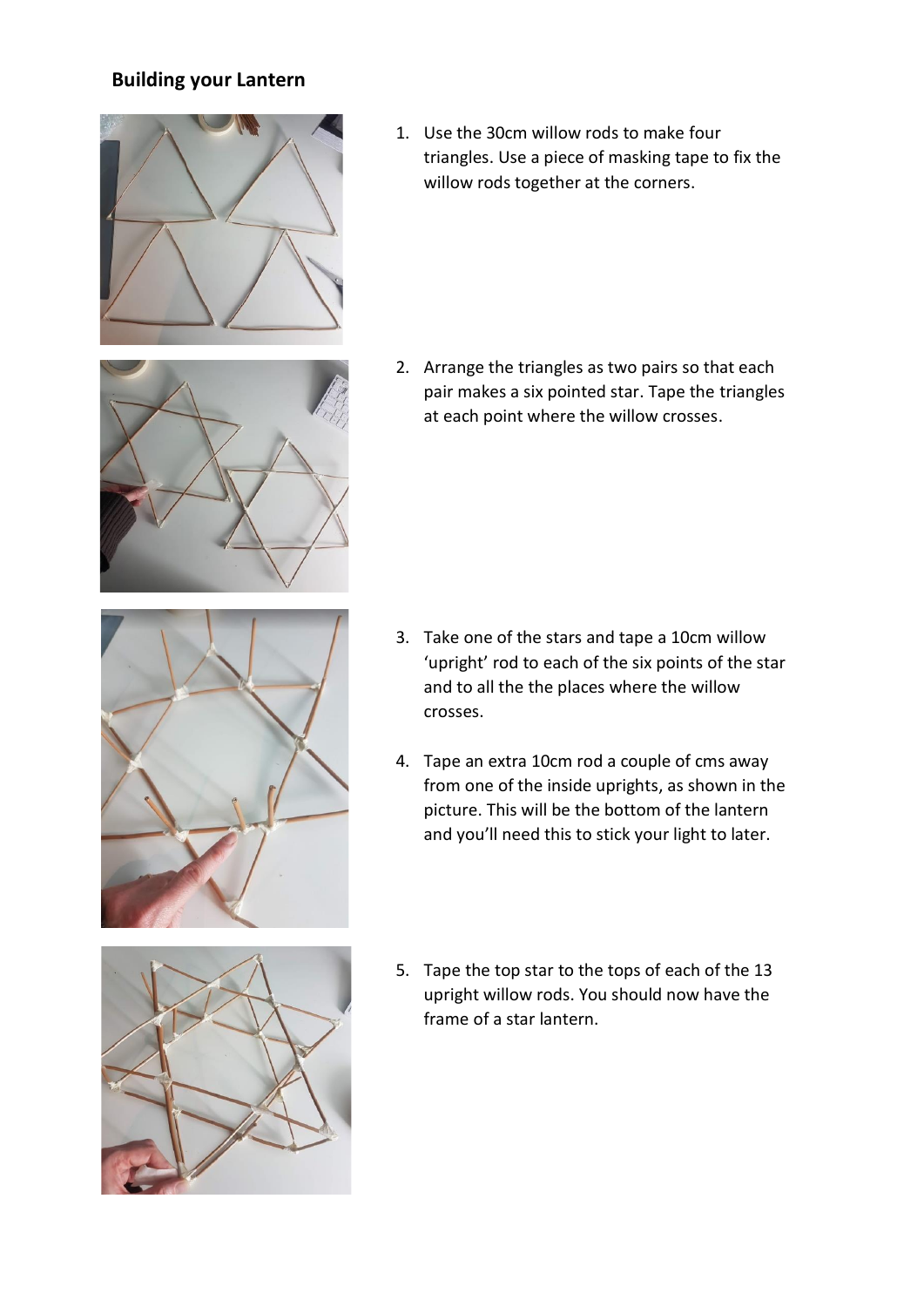

6. Lastly, use the wire to make a loop at the top of the lantern – make sure it is at the opposite end to where you stuck the extra upright. Wrap the wire round a few times and then secure it with tape to make sure that there are no sharp ends sticking out. You need this for hanging the lantern up later.

### **Covering your lantern with tissue**

Before you start:

- Covering the lantern can get messy so make sure you put a protective cover on the table and wear clothes that you don't mind getting gluey…
- You will need to water down your PVA glue mix one part glue to two parts water.
- You might have different types of tissue paper use the strong white tissue paper to cover the lantern first, it stays strong even when it's wet and you can add any colours or decoration afterwards. You cannot use the coloured tissue to cover the lantern initally, it will tear.
- Cut or tear your white tissue into pieces to cover the lantern the pieces should be large enough to stretch across the frame. It can be used in strips, squares or sheets.



The lantern shown here has five points – you might like to try this… the six pointed one is easier though  $\circled{c}$ 

- 1. Use your sponge or brush to start applying the glue to the tissue paper. You need to cover the whole sheet and then wipe off or squeeze out as much glue as you can  $-$  it shouldn't be dripping.
- 2. Stretch the tissue paper over your lantern frame and smooth out the creases.
- 3. Carry on stretching your pieces of tissue paper until the frame is covered with two layers of tissue paper.
- 4. **Remember** to leave a hole in the base next to where the light will go – large enough to get your hand in.